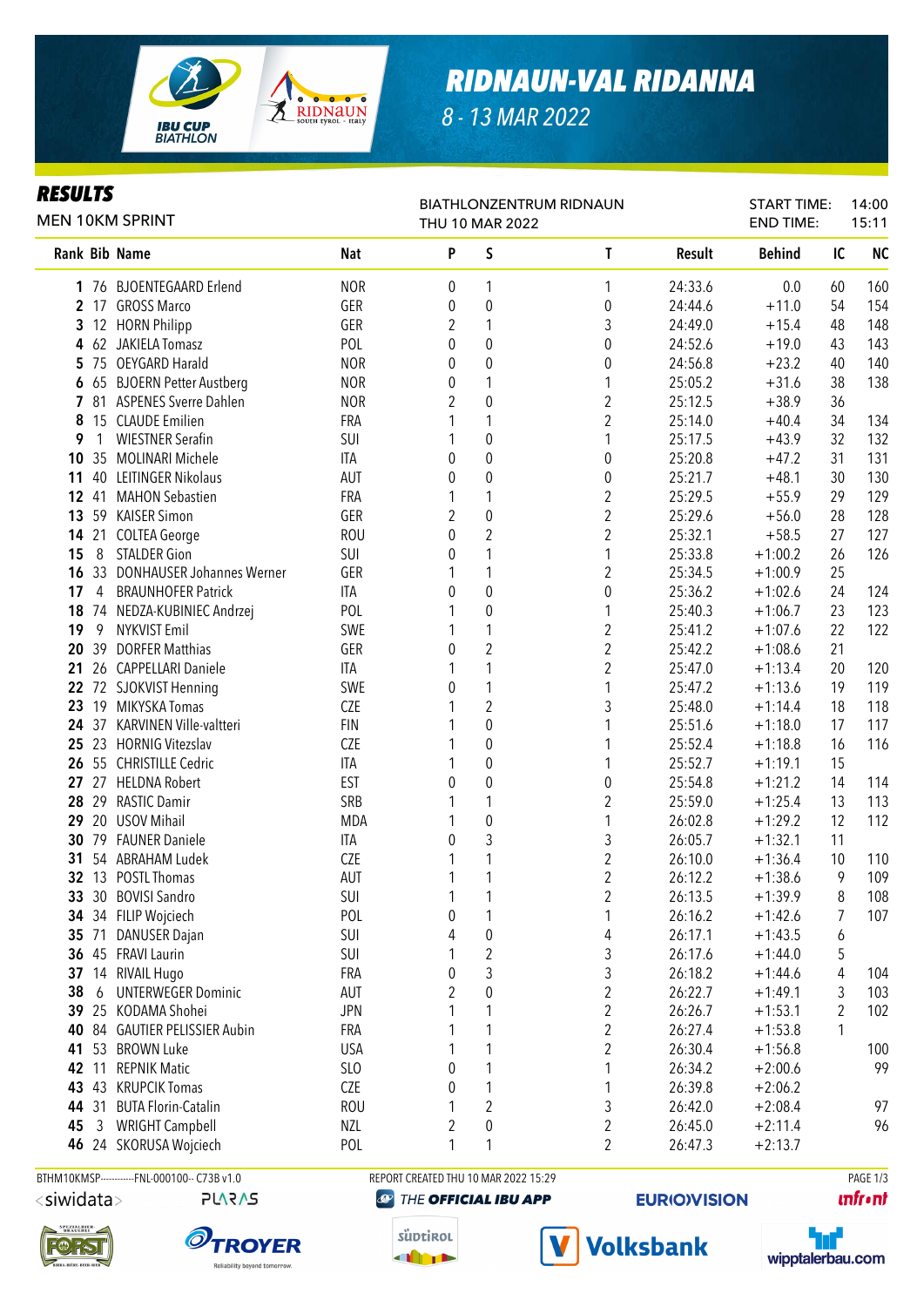

## *RIDNAUN-VAL RIDANNA*

*8 - 13 MAR 2022*

#### *RESULTS*

| <b>MEN 10KM SPRINT</b> |   |                                   |            | BIATHLONZENTRUM RIDNAUN<br>THU 10 MAR 2022 |                         |                |               | <b>START TIME:</b><br><b>END TIME:</b> | 14:00<br>15:11  |
|------------------------|---|-----------------------------------|------------|--------------------------------------------|-------------------------|----------------|---------------|----------------------------------------|-----------------|
|                        |   | Rank Bib Name                     | <b>Nat</b> | P                                          | S                       | T              | <b>Result</b> | <b>Behind</b>                          | IC<br><b>NC</b> |
|                        |   | 47 80 MUEHLBACHER Fredrik         | <b>AUT</b> | 2                                          | $\overline{2}$          | 4              | 26:52.6       | $+2:19.0$                              |                 |
|                        |   | 48 22 DURTSCHI Max                | <b>USA</b> | $\overline{2}$                             | $\boldsymbol{0}$        | $\overline{2}$ | 26:53.7       | $+2:20.1$                              | 93              |
|                        |   | 49 44 NAKAJIMA Jin                | <b>JPN</b> | $\mathbf{1}$                               | $\overline{c}$          | 3              | 26:55.1       | $+2:21.5$                              | 92              |
| 50                     |   | 5 MUSTONEN Joni                   | <b>FIN</b> | $\overline{2}$                             | 3                       | 5              | 26:58.9       | $+2:25.3$                              | 91              |
|                        |   | 51 57 OBERHAUSER Magnus           | <b>AUT</b> | 1                                          | $\overline{2}$          | 3              | 27:03.5       | $+2:29.9$                              |                 |
|                        |   | 52 58 GEGO Hunor                  | <b>ROU</b> | 1                                          | $\mathbf 0$             | 1              | 27:05.6       | $+2:32.0$                              | 89              |
|                        |   | 52 67 BOURGEOIS REPUBLIQUE Martin | FRA        | $\overline{2}$                             | 1                       | 3              | 27:05.6       | $+2:32.0$                              |                 |
|                        |   | 54 10 PIQUERAS GARCIA Roberto     | <b>ESP</b> | 1                                          | 1                       | $\overline{2}$ | 27:10.9       | $+2:37.3$                              | 87              |
|                        |   | 55 16 STRUM Matthew               | CAN        | 1                                          | 1                       | $\overline{2}$ | 27:20.4       | $+2:46.8$                              | 86              |
|                        |   | 56 51 HALLSTROEM Simon            | SWE        | 3                                          | $\overline{2}$          | 5              | 27:26.4       | $+2:52.8$                              | 85              |
|                        |   | 57 28 BRANDT Viktor               | SWE        | $\overline{2}$                             | 1                       | 3              | 27:35.4       | $+3:01.8$                              |                 |
|                        |   | 58 38 LACY Scott                  | <b>USA</b> | 0                                          | 4                       | $\overline{4}$ | 27:43.6       | $+3:10.0$                              | 83              |
|                        |   | 59 60 JAKELIUNAS Lukas            | LTU        | 0                                          | $\overline{2}$          | $\overline{2}$ | 28:22.8       | $+3:49.2$                              | 82              |
|                        |   | <b>60 77 UHA Juri</b>             | EST        | 1                                          | $\overline{2}$          | 3              | 28:23.1       | $+3:49.5$                              | 81              |
|                        |   | 61 66 BORGLUM Haldan              | CAN        | $\overline{2}$                             | $\overline{2}$          | 4              | 28:24.0       | $+3:50.4$                              | 80              |
|                        |   | 62 42 VSIVTSEV Mart               | EST        | 1                                          | 1                       | $\overline{2}$ | 28:26.4       | $+3:52.8$                              | 79              |
|                        |   | 63 68 KABRDA Josef                | CZE        | $\overline{2}$                             | $\overline{2}$          | $\overline{4}$ | 28:30.0       | $+3:56.4$                              |                 |
|                        |   | 64 36 USOV Andrei                 | <b>MDA</b> | 3                                          | 1                       | 4              | 28:45.5       | $+4:11.9$                              | 77              |
|                        |   | 64 49 BUKI Adam                   | <b>HUN</b> | $\overline{2}$                             | 1                       | 3              | 28:45.5       | $+4:11.9$                              | 77              |
|                        |   | 66 73 ZASHEV Vasil                | <b>BUL</b> | 3                                          | 3                       | 6              | 28:46.4       | $+4:12.8$                              | 75              |
|                        |   | 67 7 TSOUREKAS Nikolaos           | GRE        | $\overline{2}$                             | 1                       | 3              | 28:50.3       | $+4:16.7$                              | 74              |
|                        |   | 67 32 CIGAK Nikita                | LTU        | 1                                          | 3                       | 4              | 28:50.3       | $+4:16.7$                              | 74              |
|                        |   | 69 18 MACKINE Jokubas             | LTU        | 1                                          | 4                       | 5              | 28:54.7       | $+4:21.1$                              | 72              |
|                        |   | 70 48 BAISHO Kazuki               | <b>JPN</b> | 2                                          | 4                       | 6              | 29:03.9       | $+4:30.3$                              | 71              |
|                        |   | 71 63 PANYIK David                | <b>HUN</b> | 0                                          | $\overline{\mathbf{c}}$ | $\overline{2}$ | 29:09.4       | $+4:35.8$                              | 70              |
|                        |   | 72 83 YAMAMOTO Ryu                | <b>JPN</b> | 3                                          | 3                       | 6              | 29:19.9       | $+4:46.3$                              |                 |
|                        |   | 73 82 GYALLAI Soma                | <b>HUN</b> | $\overline{2}$                             | 1                       | 3              | 29:34.8       | $+5:01.2$                              | 68              |
|                        |   | 74 52 GAIDUC Nicolae              | <b>MDA</b> | 1                                          | 0                       | 1              | 29:44.8       | $+5:11.2$                              | 67              |
|                        |   | 75 69 GRUMEZA Robert              | <b>ROU</b> | 1                                          | 3                       | 4              | 30:08.5       | $+5:34.9$                              |                 |
|                        |   | 76 64 HULGAARD Jens               | DEN        | 1                                          | 3                       | 4              | 30:22.5       | $+5:48.9$                              | 65              |
|                        |   | 77 46 JIMENEZ ATIENZAR Guillermo  | ESP        | 3                                          | 1                       | 4              | 30:54.6       | $+6:21.0$                              | 64              |
|                        |   | 78 50 LALOVIC Uros                | <b>BIH</b> | $\overline{2}$                             | 3                       | 5              | 31:51.4       | $+7:17.8$                              | 63              |
|                        |   | 79 78 SENDREA Victor              | <b>MDA</b> | 1                                          | 4                       | 5              | 32:37.5       | $+8:03.9$                              |                 |
|                        |   | 80 56 KOSTOSKI Nikola             | <b>MKD</b> | 4                                          | 3                       | $\overline{7}$ | 39:04.9       | $+14:31.3$                             | 61              |
|                        |   | 81 47 ANTONIO FIGUEROA Raul       | <b>MEX</b> | 3                                          | 4                       | $\overline{7}$ | 41:37.7       | $+17:04.1$                             | 59              |
| Did not start          |   |                                   |            |                                            |                         |                |               |                                        |                 |
|                        | 2 | BALOGA Matej                      | <b>SVK</b> |                                            |                         |                |               |                                        |                 |

70 FRATZSCHER Lucas GER

61 AOLAID Marten EST

**Jury Decisions** 

**Time adjustment**